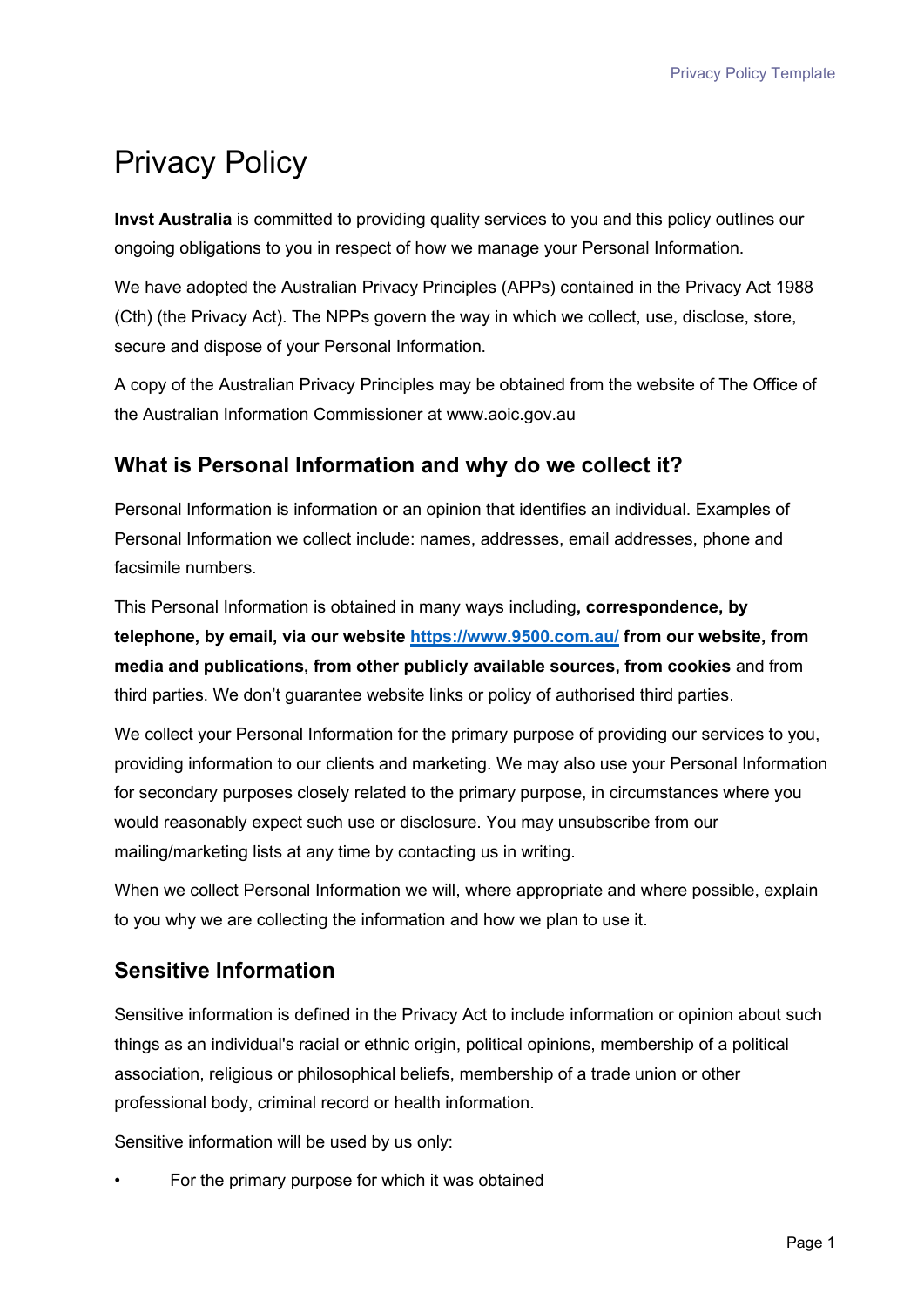- For a secondary purpose that is directly related to the primary purpose
- With your consent; or where required or authorised by law.

#### **Third Parties**

Where reasonable and practicable to do so, we will collect your Personal Information only from you. However, in some circumstances we may be provided with information by third parties. In such a case we will take reasonable steps to ensure that you are made aware of the information provided to us by the third party.

### **Disclosure of Personal Information**

Your Personal Information may be disclosed in a number of circumstances including the following:

- Third parties where you consent to the use or disclosure; and
- Where required or authorised by law.

#### **Security of Personal Information**

Your Personal Information is stored in a manner that reasonably protects it from misuse and loss and from unauthorized access, modification or disclosure.

When your Personal Information is no longer needed for the purpose for which it was obtained, we will take reasonable steps to destroy or permanently de-identify your Personal Information. However, most of the Personal Information is or will be stored in client files which will be kept by us for a minimum of 7 years.

#### **Access to your Personal Information**

You may access the Personal Information we hold about you and to update and/or correct it, subject to certain exceptions. If you wish to access your Personal Information, please contact us in writing.

**Invst Australia** will not charge any fee for your access request, but may charge an administrative fee for providing a copy of your Personal Information.

In order to protect your Personal Information we may require identification from you before releasing the requested information.